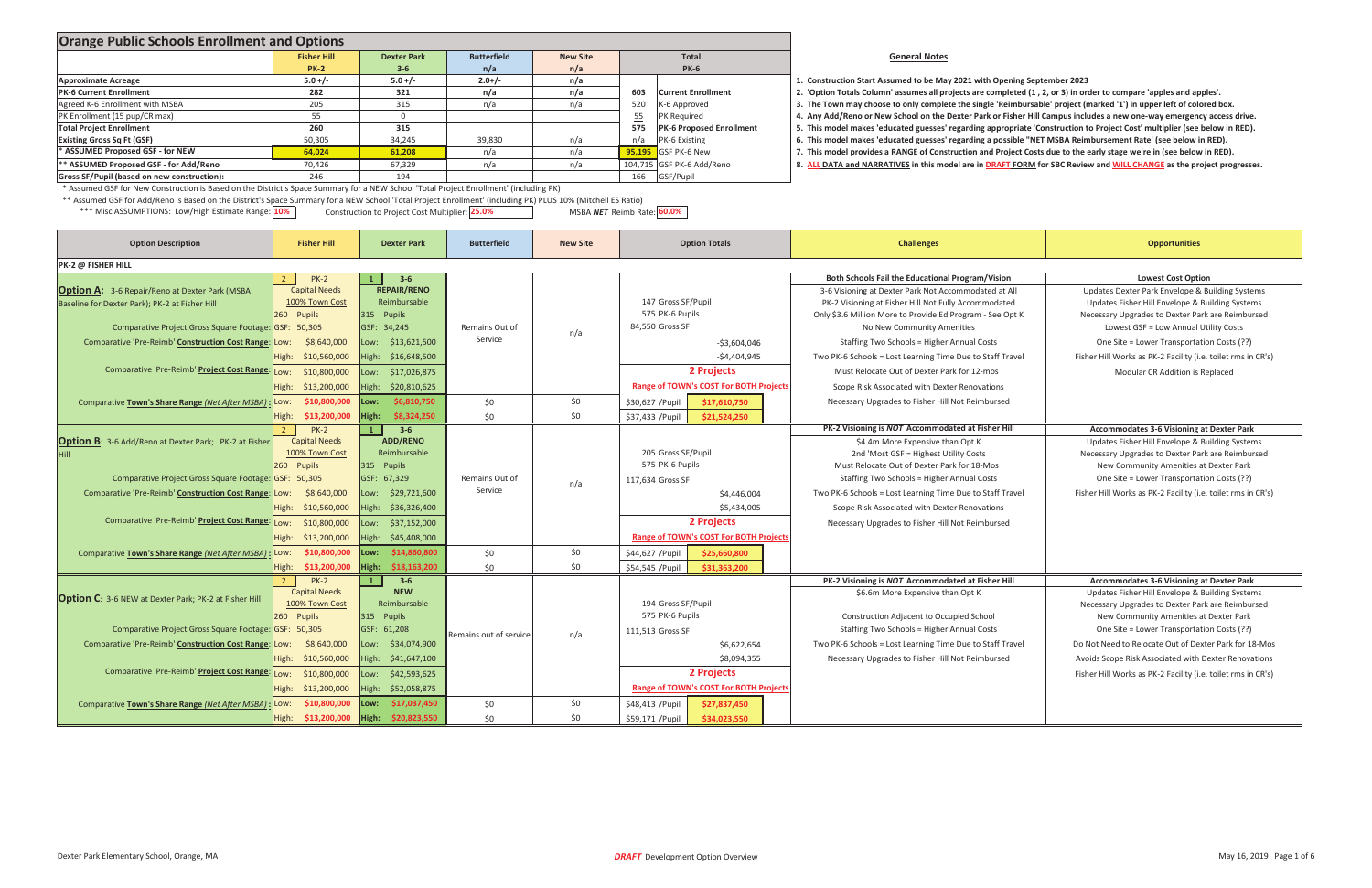### **General Notes**

- **Start Assumed to be May <sup>2021</sup> with Opening September <sup>2023</sup>**
- 

\*\*\* Misc ASSUMPTIONS: Low/High Estimate Range: <mark>10%</mark> **25.0**% **construction to Project Cost Multiplier:** 25.0% **19.00%** MSBA NET Reimb Rate: <mark>60.0%</mark> MSBA **NET** Reimb Rate: 60.0% \*\* Assumed GSF for Add/Reno is Based on the District's Space Summary for <sup>a</sup> NEW School 'Total Project Enrollment' (including PK) PLUS 10% (Mitchell ES Ratio)

| <b>Orange Public Schools Enrollment and Options</b>                                                                                    |                                                                                   |           |          |     |                                        |                                                                                                                            |
|----------------------------------------------------------------------------------------------------------------------------------------|-----------------------------------------------------------------------------------|-----------|----------|-----|----------------------------------------|----------------------------------------------------------------------------------------------------------------------------|
|                                                                                                                                        | <b>Butterfield</b><br><b>Fisher Hill</b><br><b>Dexter Park</b><br><b>New Site</b> |           |          |     | <b>Total</b>                           | <b>General Notes</b>                                                                                                       |
|                                                                                                                                        | <b>PK-2</b>                                                                       | $3 - 6$   | n/a      | n/a | <b>PK-6</b>                            |                                                                                                                            |
| <b>Approximate Acreage</b>                                                                                                             | $5.0 + / -$                                                                       | $5.0 +/-$ | $2.0+/-$ | n/a |                                        | 1. Construction Start Assumed to be May 2021 with Opening September 2023                                                   |
| <b>PK-6 Current Enrollment</b>                                                                                                         | 282                                                                               | 321       | n/a      | n/a | 603<br><b>Current Enrollment</b>       | 2. 'Option Totals Column' assumes all projects are completed (1, 2, or 3) in order to compare 'apples and apples'.         |
| Agreed K-6 Enrollment with MSBA                                                                                                        | 205                                                                               | 315       | n/a      | n/a | 520<br>K-6 Approved                    | 3. The Town may choose to only complete the single 'Reimbursable' project (marked '1') in upper left of colored box.       |
| PK Enrollment (15 pup/CR max)                                                                                                          |                                                                                   |           |          |     | <b>PK Required</b><br>55               | 4. Any Add/Reno or New School on the Dexter Park or Fisher Hill Campus includes a new one-way emergency access drive.      |
| <b>Total Project Enrollment</b>                                                                                                        | 260                                                                               | 315       |          |     | <b>PK-6 Proposed Enrollment</b><br>575 | 5. This model makes 'educated guesses' regarding appropriate 'Construction to Project Cost' multiplier (see below in RED). |
| <b>Existing Gross Sq Ft (GSF)</b>                                                                                                      | 50,305                                                                            | 34,245    | 39,830   | n/a | PK-6 Existing                          | 6. This model makes 'educated guesses' regarding a possible "NET MSBA Reimbursement Rate' (see below in RED).              |
| * ASSUMED Proposed GSF - for NEW                                                                                                       | 64,024                                                                            | 61,208    | n/a      | n/a | <b>95.195</b> GSF PK-6 New             | 7. This model provides a RANGE of Construction and Project Costs due to the early stage we're in (see below in RED).       |
| ** ASSUMED Proposed GSF - for Add/Reno                                                                                                 | 70,426                                                                            | 67,329    | n/a      | n/a | 104,715 GSF PK-6 Add/Reno              | 8. ALL DATA and NARRATIVES in this model are in DRAFT FORM for SBC Review and WILL CHANGE as the project progresses.       |
| Gross SF/Pupil (based on new construction):                                                                                            | 246                                                                               | 194       |          |     | 166 GSF/Pupil                          |                                                                                                                            |
| * Assumed GSF for New Construction is Based on the District's Space Summary for a NEW School 'Total Project Enrollment' (including PK) |                                                                                   |           |          |     |                                        |                                                                                                                            |
| www.income.com/home.com/home.com/home.com/home.com/home.com/home.com/home.com/home.com/home.com/home.com/home.com/                     |                                                                                   |           |          |     |                                        |                                                                                                                            |

| <b>Option Description</b>                                     | <b>Fisher Hill</b>       | <b>Dexter Park</b>      | <b>Butterfield</b>      | <b>New Site</b>         | <b>Option Totals</b>                   | <b>Challenges</b>                                         | <b>Opportunities</b>                                         |
|---------------------------------------------------------------|--------------------------|-------------------------|-------------------------|-------------------------|----------------------------------------|-----------------------------------------------------------|--------------------------------------------------------------|
|                                                               | $PK-2$                   |                         | $3 - 6$                 |                         |                                        | PK-2 Visioning NOT Accommodated at Fisher Hill            | <b>Accommodates 3-6 Visioning at Butterfield</b>             |
| <b>Option D</b> : 3-6 Add/Reno at Butterfield; PK-2 at Fisher | <b>Capital Needs</b>     | Demolish                | <b>ADD/RENO</b>         |                         |                                        | \$4.2m More Expensive than Opt K                          | Butterfield Project Enlivens Downtown                        |
|                                                               | 100% Town Cost           | 100% Town Cost          | Reimbursable            |                         | 205 Gross SF/Pupil                     | Does NOT Include Cost to Acquire (5) Properties           | Updates Fisher Hill Envelope & Building Systems              |
|                                                               | 260 Pupils               | Replace w/Fields        | 315 Pupils              |                         | 575 PK-6 Pupils                        | Lack of Site at Butterfield Requires Land Takings         | New Community Playfields at Dexter Park                      |
| Comparative Project Gross Square Footage: GSF: 50,305         |                          |                         | GSF: 67,329             | n/a                     | 117,634 Gross SF                       | Non-Reimbursable Cost to Acquire 3-Acres at (\$           | Necessary Upgrades to Butterfield are Reimbursed             |
| Comparative 'Pre-Reimb' Construction Cost Range:              | \$8,640,000<br>:wo       | \$405,000<br>Low:       | Low: \$28,310,400       |                         | \$4,246,654                            | Scope Risk Associated with Antique Butterfield            | No Construction on Occupied Site                             |
|                                                               | High:<br>\$10,560,000    | \$495,000<br>High:      | High: \$34,601,600      |                         | \$5,190,355                            | Two Separate Sites = Higher Transportation Costs          | No Need to Relocate out of Dexter Park for 12-18 Mos.        |
| Comparative 'Pre-Reimb' Project Cost Range:                   | \$10,800,000<br>:0W.     | \$506,250<br>Low:       | \$35,388,000<br>Low:    |                         | <b>3 Projects</b>                      | 2nd Most GSF = High Utility Costs                         | Auditorium - Not Available in Other Options                  |
|                                                               | High:<br>\$13,200,000    | High:<br>\$618,750      | High:<br>\$43,252,000   |                         | Range of TOWN's COST For ALL 3 Project | Staffing Two Schools = Higher Annual Costs                | New Community Amenities at Butterfield                       |
| Comparative Range of Town's Share of Project Cost: Low:       | \$10,800,000             | \$506,250<br>LOW:       | Low: \$14,155,200       | \$0                     | \$44,281 / Pupil<br>\$25,461,450       | Two PK-6 Schools = Lost Learning Time Due to Staff Travel | Fisher Hill Works as PK-2 Facility (i.e. toilet rms in CR's) |
|                                                               | \$13,200,000<br>High:    | High:<br>\$618,750      | High: \$17,300,800      | \$0                     | \$54,121 / Pupil<br>\$31,119,550       | Necessary Upgrades to Fisher Hill Not Reimbursed          |                                                              |
|                                                               | $PK-2$<br>$\overline{2}$ | $\overline{\mathbf{3}}$ | $\mathbf{1}$<br>$3 - 6$ |                         |                                        | PK-2 Visioning is NOT Accommodated at Fisher Hill         | Accommodates 3-6 Visioning at New Butterfield ES             |
| <b>Option R (new option): 3-6 NEW at Butterfield; PK-</b>     | <b>Capital Needs</b>     | Demolish                | <b>NEW</b>              |                         |                                        | \$6.1m More Expensive than Opt K                          | <b>Butterfield Project Enlivens Downtown</b>                 |
| 2 at Fisher Hill                                              | 100% Town Cost           | 100% Town Cost          | Reimbursable            |                         | 194 Gross SF/Pupil                     | Does NOT Include Cost to Acquire (5) Properties           | Updates Fisher Hill Envelope & Building Systems              |
|                                                               | 260 Pupils               | Replace w/Fields        | 315 Pupils              |                         | 575 PK-6 Pupils                        | Staffing Two Schools = Higher Annual Costs                | New Community Playfields at Dexter Park                      |
| Comparative Project Gross Square Footage: GSF: 50,305         |                          |                         | GSF: 61,208             | n/a                     | 111.513 Gross SF                       | Two PK-6 Schools = Lost Learning Time Due to Staff Travel | Necessary Upgrades to Butterfield are Reimbursed             |
| Comparative 'Pre-Reimb' Construction Cost Range:              | \$8,640,000<br>:wo       | \$405,000<br>Low:       | Low: \$32,073,894       |                         | \$6,128,401                            | Two Separate Sites = Higher Transportation Costs          | No Construction on Occupied Site                             |
|                                                               | \$10,560,000<br>High:    | High:<br>\$495,000      | High: \$39,201,426      |                         | \$7,490,268                            | Necessary Upgrades to Fisher Hill Not Reimbursed          | No Need to Relocate out of Dexter Park for 12-18 Mos.        |
|                                                               | \$10,800,000<br>Low:     | \$506,250<br>LOW:       | Low: \$40,092,368       |                         | <b>3 Projects</b>                      |                                                           | New Community Amenities at Butterfield                       |
|                                                               | High:<br>\$13,200,000    | \$618,750<br>High:      | High:<br>\$49,001,783   |                         | Range of TOWN's COST For ALL 3 Project |                                                           | Fisher Hill Works as PK-2 Facility (i.e. toilet rms in CR's) |
| Comparative Range of Town's Share of Project Cost:            | \$10,800,000<br>Low:     | \$506,250<br>Low:       | \$16,036,947<br>Low:    | \$0                     | \$47,553 /Pupil<br>\$27,343,197        |                                                           |                                                              |
|                                                               | High:<br>\$13,200,000    | High:<br>\$618,750      | High: \$19,600,713      | \$0                     | \$58,121 / Pupil<br>\$33,419,463       |                                                           |                                                              |
|                                                               | $PK-2$<br>$\overline{2}$ | $\overline{3}$          |                         | $3 - 6$<br>$\mathbf{1}$ |                                        | PK-2 Visioning is NOT Accommodated at Fisher Hill         | <b>Accommodates 3-6 Visioning at New Mahar ES</b>            |
| <b>Option E:</b> 3-6 NEW at Mahar Regional High School Site;  | <b>Capital Needs</b>     | Demolish                |                         | <b>NEW</b>              |                                        | 5th Most Expensive / \$6.7m More Expensive than Opt K     | Grades 3-12 Campus at Mahar Regional                         |
| PK-2 at Fisher Hill                                           | 100% Town Cost           | 100% Town Cost          |                         | Reimbursable            | 194 Gross SF/Pupil                     | Does NOT Include Cost to Acquire Regional Land            | Updates Fisher Hill Envelope & Building Systems              |
|                                                               | 260 Pupils               | Replace w/Fields        |                         | 315 Pupils              | 575 PK-6 Pupils                        | Requires Agreement with Regional District                 | New Community Playfields at Dexter Park                      |
| Comparative Project Gross Square Footage: GSF: 50,305         |                          |                         | Remains out of service  | GSF: 61,208             | 111,513 Gross SF                       |                                                           | No Need to Relocate out of Dexter Park for 12-18 Mos.        |
| Comparative 'Pre-Reimb' Construction Cost Range:              | \$8,640,000<br>:wo       | \$405,000<br>LOW:       |                         | \$33,141,600<br>Low:    | \$6,662,254                            | Construction Adjacent to an Occupied School               | Avoids Scope Risk Associated with Dexter Renovations         |
|                                                               | \$10,560,000<br>High:    | High:<br>\$495,000      |                         | High:<br>\$40,506,400   | \$8,142,755                            | Two Separate Sites = Higher Transportation Costs          | Fisher Hill Works as PK-2 Facility (i.e. toilet rms in CR's) |
|                                                               | \$10,800,000<br>Low:     | \$506,250<br>Low:       |                         | \$41,427,000<br>Low:    | <b>3 Projects</b>                      | Staffing Two Schools = Higher Annual Costs                |                                                              |
|                                                               | \$13,200,000<br>High:    | High:<br>\$618,750      |                         | High:<br>\$50,633,000   | Range of TOWN's COST For ALL 3 Project | Two PK-6 Schools = Lost Learning Time Due to Staff Travel |                                                              |
| Comparative Range of Town's Share of Project Cost: Low:       | \$10,800,000             | \$506,250<br>Low:       | \$0                     | \$16,570,800<br>Low:    | \$48,482 / Pupil<br>\$27,877,050       | Necessary Upgrades to Fisher Hill Not Reimbursed          |                                                              |
|                                                               | High: \$13,200,000       | High:<br>\$618,750      | \$0                     | High:<br>\$20,253,200   | \$59,256 / Pupil<br>\$34,071,950       | Timing Associated with Regional Negotiations              |                                                              |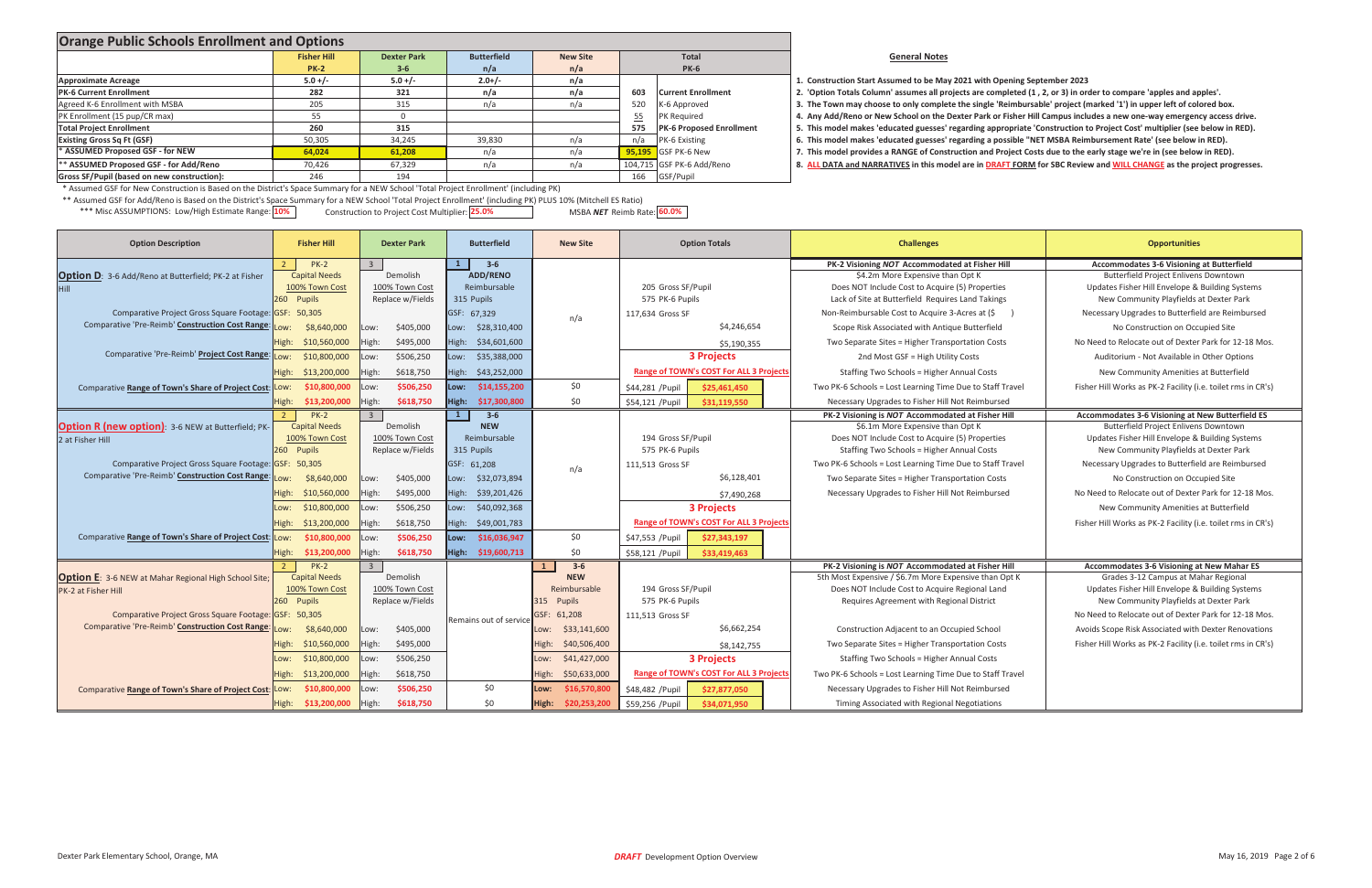# **be May <sup>2021</sup> with Opening September <sup>2023</sup>**

> **Opportunities** t All 3-6 Visioning at Fisher Hill is Fully Accommodated<br>1995 - See Opt K Updates Dexter Park Envelope & Building Systems o Provide Ed Program - See Opt K Updates Dexter Park Envelope & Building Systems Updates Fisher Hill Envelope & Building Systems Necessary Upgrades to Dexter Park are Reimbursed **Fisher Hill Works as PK-2 Facility (i.e. toilet rms in CR's)**  <sup>3</sup>Ͳ<sup>6</sup> **<sup>1</sup> PKͲ<sup>2</sup> Fully Accommodates Full PKͲ<sup>6</sup> Vision** Opt K **One Site = Lower Transportation Costs**  <sup>3</sup>Ͳ<sup>6</sup> **<sup>1</sup> PKͲ<sup>2</sup> 2nd Most Expensive Option Fully Accommodates Entire PKͲ<sup>6</sup> Vision** Opt K **Cone Site = Lower Transportation Costs**

| <b>Orange Public Schools Enrollment and Options</b>                                                                                                                                                                |                                       |                                                |                        |                 |                               |                                               |                                                                                                                          |                                                        |  |  |
|--------------------------------------------------------------------------------------------------------------------------------------------------------------------------------------------------------------------|---------------------------------------|------------------------------------------------|------------------------|-----------------|-------------------------------|-----------------------------------------------|--------------------------------------------------------------------------------------------------------------------------|--------------------------------------------------------|--|--|
|                                                                                                                                                                                                                    | <b>Fisher Hill</b>                    | <b>Dexter Park</b>                             | <b>Butterfield</b>     | <b>New Site</b> |                               | Total                                         | <b>General Notes</b>                                                                                                     |                                                        |  |  |
|                                                                                                                                                                                                                    | <b>PK-2</b>                           | $3 - 6$                                        | n/a                    | n/a             |                               | <b>PK-6</b>                                   |                                                                                                                          |                                                        |  |  |
| <b>Approximate Acreage</b>                                                                                                                                                                                         | $5.0 +/-$                             | $5.0 +/-$                                      | $2.0+/-$               | n/a             |                               |                                               | 1. Construction Start Assumed to be May 2021 with Opening September 2023                                                 |                                                        |  |  |
| <b>PK-6 Current Enrollment</b>                                                                                                                                                                                     | 282                                   | 321                                            | n/a                    | n/a             | 603                           | <b>Current Enrollment</b>                     | 2. 'Option Totals Column' assumes all projects are completed (1, 2, or 3) in order to compare 'apples and apples'.       |                                                        |  |  |
| Agreed K-6 Enrollment with MSBA                                                                                                                                                                                    | 205                                   | 315                                            | n/a                    | n/a             | 520<br>K-6 Approved           |                                               | 3. The Town may choose to only complete the single 'Reimbursable' project (marked '1') in upper left of colored box.     |                                                        |  |  |
| PK Enrollment (15 pup/CR max)                                                                                                                                                                                      | 55                                    | $\Omega$                                       |                        |                 | 55<br>PK Required             |                                               | 4. Any Add/Reno or New School on the Dexter Park or Fisher Hill Campus includes a new one-way emergency access drive     |                                                        |  |  |
| <b>Total Project Enrollment</b>                                                                                                                                                                                    | 260                                   | 315                                            |                        |                 | 575                           | <b>PK-6 Proposed Enrollment</b>               | 5. This model makes 'educated guesses' regarding appropriate 'Construction to Project Cost' multiplier (see below in RED |                                                        |  |  |
| <b>Existing Gross Sq Ft (GSF)</b>                                                                                                                                                                                  | 50,305                                | 34,245                                         | 39,830                 | n/a             | n/a<br>PK-6 Existing          |                                               | 6. This model makes 'educated guesses' regarding a possible "NET MSBA Reimbursement Rate' (see below in RED).            |                                                        |  |  |
| * ASSUMED Proposed GSF - for NEW                                                                                                                                                                                   | 64,024                                | 61,208                                         | n/a                    | n/a             | 95,195<br><b>GSF PK-6 New</b> |                                               | 7. This model provides a RANGE of Construction and Project Costs due to the early stage we're in (see below in RED).     |                                                        |  |  |
| ** ASSUMED Proposed GSF - for Add/Reno                                                                                                                                                                             | 70,426                                | 67,329                                         | n/a                    | n/a             | 104,715 GSF PK-6 Add/Reno     |                                               | 8. ALL DATA and NARRATIVES in this model are in DRAFT FORM for SBC Review and WILL CHANGE as the project progress        |                                                        |  |  |
| Gross SF/Pupil (based on new construction):                                                                                                                                                                        | 246                                   | 194                                            |                        |                 | 166<br>GSF/Pupil              |                                               |                                                                                                                          |                                                        |  |  |
| * Assumed GSF for New Construction is Based on the District's Space Summary for a NEW School 'Total Project Enrollment' (including PK)                                                                             |                                       |                                                |                        |                 |                               |                                               |                                                                                                                          |                                                        |  |  |
| ** Assumed GSF for Add/Reno is Based on the District's Space Summary for a NEW School 'Total Project Enrollment' (including PK) PLUS 10% (Mitchell ES Ratio)<br>*** Misc ASSUMPTIONS: Low/High Estimate Range: 10% |                                       | Construction to Project Cost Multiplier: 25.0% |                        |                 | MSBA NET Reimb Rate: 60.0%    |                                               |                                                                                                                          |                                                        |  |  |
| <b>Option Description</b>                                                                                                                                                                                          | <b>Fisher Hill</b>                    | <b>Dexter Park</b>                             | <b>Butterfield</b>     | <b>New Site</b> |                               | <b>Option Totals</b>                          | <b>Challenges</b>                                                                                                        | <b>Opportunities</b>                                   |  |  |
| 3-6 @ FISHER HILL                                                                                                                                                                                                  |                                       | <b>PK-2</b>                                    |                        |                 |                               |                                               | Both Schools Fail the Educational Program/Vision                                                                         | <b>Lowest Cost Option</b>                              |  |  |
| <b>Option F:</b> 3-6 Repair/Reno at Dexter Park (MSBA                                                                                                                                                              | $3-6$<br>$\overline{2}$               | <b>REPAIR/RENO</b>                             |                        |                 |                               |                                               |                                                                                                                          |                                                        |  |  |
| Baseline for Dexter Park); PK-2 at Fisher Hill (Same as Opt                                                                                                                                                        | <b>RECONFIGURE</b>                    |                                                |                        |                 |                               |                                               | PK-2 Visioning at Dexter Park Not Accommodated at All                                                                    | 3-6 Visioning at Fisher Hill is Fully Accommoda        |  |  |
|                                                                                                                                                                                                                    | 100% Town Cost                        | Reimbursable                                   |                        |                 | 147 Gross SF/Pupil            |                                               | Only \$3.0 Million More to Provide Ed Program - See Opt K                                                                | Updates Dexter Park Envelope & Building Syst           |  |  |
|                                                                                                                                                                                                                    | 315 Pupils                            | 260 Pupils                                     |                        |                 | 575 PK-6 Pupils               |                                               | No New Community Amenities                                                                                               | Updates Fisher Hill Envelope & Building Syste          |  |  |
| Comparative Project Gross Square Footage: GSF: 50,305                                                                                                                                                              |                                       | GSF: 34,245                                    | Remains out of service | n/a             | 84,550 Gross SF               |                                               | Staffing Two Schools = Higher Annual Costs                                                                               | Necessary Upgrades to Dexter Park are Reimbu           |  |  |
| Comparative 'Pre-Reimb' Construction Cost Range: Low:                                                                                                                                                              | \$13,979,700                          | ow: \$13,621,500                               |                        |                 |                               | \$3,070,579                                   | Two PK-6 Schools = Lost Learning Time Due to Staff Travel                                                                | Lowest GSF = Low Annual Utility Costs                  |  |  |
|                                                                                                                                                                                                                    | \$17,086,300<br>High:                 | High: \$16,648,500                             |                        |                 |                               | \$3,752,930                                   | Must Relocate Out of Both Schools for 12-mos                                                                             | One Site = Lower Transportation Costs (??)             |  |  |
|                                                                                                                                                                                                                    |                                       |                                                |                        |                 |                               | 2 Projects                                    |                                                                                                                          |                                                        |  |  |
|                                                                                                                                                                                                                    | \$17,474,625<br>Low:                  | Low: \$17,026,875                              |                        |                 |                               |                                               | Scope Risk Associated with Two Renovations                                                                               | Fisher Hill Works as PK-2 Facility (i.e. toilet rms in |  |  |
|                                                                                                                                                                                                                    | \$21,357,875<br>High:                 | High: \$20,810,625                             |                        |                 |                               | <b>Range of TOWN's COST For BOTH Projects</b> | Necessary Upgrades to Fisher Hill Not Reimbursed                                                                         |                                                        |  |  |
| Comparative Range of Town's Share of Project Cost: Low:                                                                                                                                                            | \$17,474,625                          | \$6,810,750<br>Low:                            | \$0                    | \$0             | \$42,235 / Pupil              | \$24,285,375                                  |                                                                                                                          |                                                        |  |  |
|                                                                                                                                                                                                                    | High: \$21,357,875                    | High:<br>\$8,324,250                           | \$0                    | \$0             | \$51,621 / Pupil              | \$29,682,125                                  |                                                                                                                          |                                                        |  |  |
|                                                                                                                                                                                                                    | $3-6$<br>$\overline{2}$               | <b>PK-2</b><br>$\mathbf{1}$                    |                        |                 |                               |                                               |                                                                                                                          | Fully Accommodates Full PK-6 Vision                    |  |  |
| <b>Option G</b> : PK-2 Add/Reno at Dexter; Move 3-6 into                                                                                                                                                           | <b>RECONFIGURE</b>                    | <b>ADD/RENO</b>                                |                        |                 |                               |                                               | Most GSF = Highest Utility Costs                                                                                         |                                                        |  |  |
|                                                                                                                                                                                                                    | 100% Town Cost                        | Reimbursable                                   |                        |                 |                               |                                               | 4th Most Expensive / \$11.1m More Expensive than Opt K                                                                   |                                                        |  |  |
| <b>Fisher Hill</b>                                                                                                                                                                                                 |                                       |                                                |                        |                 | 210 Gross SF/Pupil            |                                               |                                                                                                                          | One Site = Lower Transportation Costs                  |  |  |
|                                                                                                                                                                                                                    | 315 Pupils                            | 260 Pupils                                     |                        |                 | 575 PK-6 Pupils               |                                               | Staffing Two Schools = Higher Annual Costs                                                                               |                                                        |  |  |
| Comparative Project Gross Square Footage: GSF: 50,305                                                                                                                                                              |                                       | GSF: 70,426                                    | Remains out of service | n/a             | 120,731 Gross SF              |                                               | Two PK-6 Schools = Lost Learning Time Due to Staff Travel                                                                |                                                        |  |  |
| Comparative 'Pre-Reimb' Construction Cost Range: Low:                                                                                                                                                              | \$13,979,700                          | Low: \$29,874,492                              |                        |                 |                               | \$11,197,075                                  | Necessary Upgrades to Fisher Hill Not Reimbursed                                                                         |                                                        |  |  |
|                                                                                                                                                                                                                    | \$17,086,300<br>High:                 | High: \$36,513,268                             |                        |                 |                               | \$13.685.314                                  | Scope Risk Associated with Existing Dexter Park                                                                          |                                                        |  |  |
|                                                                                                                                                                                                                    | Low: \$17,474,625                     | Low: \$37,343,115                              |                        |                 |                               | 2 Projects                                    | Must Relocate Out of Dexter Park for 18-Mos                                                                              |                                                        |  |  |
|                                                                                                                                                                                                                    |                                       |                                                |                        |                 |                               |                                               |                                                                                                                          |                                                        |  |  |
|                                                                                                                                                                                                                    | \$21,357,875<br>High:                 | High: \$45,641,585                             |                        |                 |                               | <b>Range of TOWN's COST For BOTH Projects</b> |                                                                                                                          |                                                        |  |  |
| Comparative Range of Town's Share of Project Cost: Low:                                                                                                                                                            | \$17,474,625                          | \$14,937,246<br>Low:                           | \$0                    | \$0             | \$56,368 / Pupil              | \$32,411,871                                  |                                                                                                                          |                                                        |  |  |
|                                                                                                                                                                                                                    | High: \$21,357,875                    | High: \$18,256,634                             | \$0                    | \$0             | \$68,895 / Pupil              | \$39,614,509                                  |                                                                                                                          |                                                        |  |  |
|                                                                                                                                                                                                                    | $3-6$<br>$\overline{2}$               | <b>PK-2</b><br>$\mathbf{1}$                    |                        |                 |                               |                                               | 2nd Most Expensive Option                                                                                                | <b>Fully Accommodates Entire PK-6 Vision</b>           |  |  |
| <b>Option H</b> : PK-2 NEW at Dexter; Move 3-6 into Fisher                                                                                                                                                         | <b>RECONFIGURE</b>                    | <b>NEW</b>                                     |                        |                 |                               |                                               |                                                                                                                          |                                                        |  |  |
|                                                                                                                                                                                                                    | 100% Town Cost                        | Reimbursable                                   |                        |                 | 199 Gross SF/Pupil            |                                               | 2nd Most Expensive / \$13.9m More Expensive than Opt K                                                                   | One Site = Lower Transportation Costs                  |  |  |
|                                                                                                                                                                                                                    | 315 Pupils                            | 260 Pupils                                     |                        |                 | 575 PK-6 Pupils               |                                               | Construction Adjacent to Occupied School                                                                                 |                                                        |  |  |
|                                                                                                                                                                                                                    |                                       |                                                |                        |                 |                               |                                               |                                                                                                                          |                                                        |  |  |
| Comparative Project Gross Square Footage: GSF: 50,305                                                                                                                                                              |                                       | GSF: 64,024                                    | Remains out of service | n/a             | 114,329 Gross SF              |                                               | <b>Staffing Two Schools = Higher Annual Costs</b>                                                                        |                                                        |  |  |
| Comparative 'Pre-Reimb' Construction Cost Range: Low:                                                                                                                                                              | \$13,979,700                          | Low: \$35,293,457                              |                        |                 |                               | \$13,906,558                                  | Two PK-6 Schools = Lost Learning Time Due to Staff Travel                                                                |                                                        |  |  |
|                                                                                                                                                                                                                    | High: \$17,086,300                    | High: \$43,136,448                             |                        |                 |                               | \$16,996,904                                  | Necessary Upgrades to Fisher Hill Not Reimbursed                                                                         |                                                        |  |  |
|                                                                                                                                                                                                                    | \$17,474,625<br>Low:                  | Low: \$44,116,821                              |                        |                 |                               | 2 Projects                                    | 3rd Most GSF = High Utility Costs                                                                                        |                                                        |  |  |
|                                                                                                                                                                                                                    |                                       |                                                |                        |                 |                               |                                               |                                                                                                                          |                                                        |  |  |
|                                                                                                                                                                                                                    | High: \$21,357,875                    | High: \$53,920,560                             |                        |                 |                               | <b>Range of TOWN's COST For BOTH Projects</b> |                                                                                                                          |                                                        |  |  |
| Comparative Range of Town's Share of Project Cost                                                                                                                                                                  | \$17,474,625<br>Low:                  | \$17,646,729<br>Low:                           | \$0                    | \$0             | \$61,081 / Pupil              | \$35,121,354                                  |                                                                                                                          |                                                        |  |  |
|                                                                                                                                                                                                                    | High: \$21,357,875 High: \$21,568,224 |                                                | \$0                    | \$0             | \$74,654 / Pupil              | \$42,926,099                                  |                                                                                                                          |                                                        |  |  |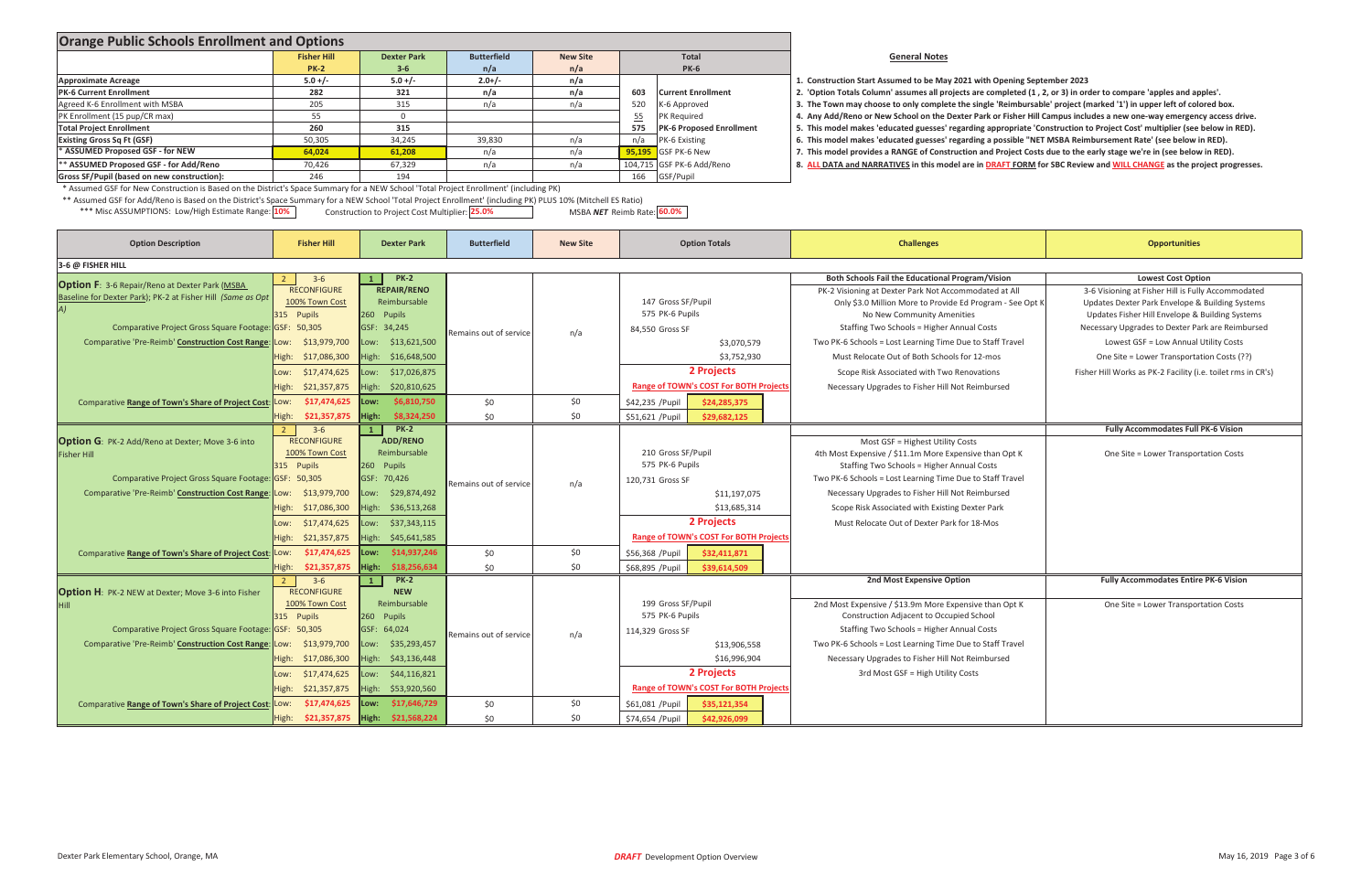### **General Notes**

| Construction Start Assumed to be May 2021 with Ope   |
|------------------------------------------------------|
| 'Option Totals Column' assumes all projects are comp |
| The Town may choose to only complete the single 'Re  |
| Any Add/Reno or New School on the Dexter Park or F   |
| This model makes 'educated guesses' regarding appro  |
| This model makes 'educated guesses' regarding a pos  |
|                                                      |

- 
- 

## **be May <sup>2021</sup> with Opening September <sup>2023</sup>**

| <b>Orange Public Schools Enrollment and Options</b>                                                                                    |                    |                    |                    |                 |     |                                |                                                                                                                            |
|----------------------------------------------------------------------------------------------------------------------------------------|--------------------|--------------------|--------------------|-----------------|-----|--------------------------------|----------------------------------------------------------------------------------------------------------------------------|
|                                                                                                                                        | <b>Fisher Hill</b> | <b>Dexter Park</b> | <b>Butterfield</b> | <b>New Site</b> |     | <b>Total</b>                   | <b>General Notes</b>                                                                                                       |
|                                                                                                                                        | <b>PK-2</b>        | $3 - 6$            | n/a                | n/a             |     | <b>PK-6</b>                    |                                                                                                                            |
| <b>Approximate Acreage</b>                                                                                                             | $5.0 +/-$          | $5.0 +/-$          | $2.0+/-$           | n/a             |     |                                | 1. Construction Start Assumed to be May 2021 with Opening September 2023                                                   |
| <b>PK-6 Current Enrollment</b>                                                                                                         | 282                | 321                | n/a                | n/a             | 603 | <b>Current Enrollment</b>      | 2. 'Option Totals Column' assumes all projects are completed (1, 2, or 3) in order to compare 'apples and apples'.         |
| Agreed K-6 Enrollment with MSBA                                                                                                        | 205                | 315                | n/a                | n/a             | 520 | K-6 Approved                   | 3. The Town may choose to only complete the single 'Reimbursable' project (marked '1') in upper left of colored box.       |
| PK Enrollment (15 pup/CR max)                                                                                                          |                    |                    |                    |                 |     | <b>PK</b> Required             | 4. Any Add/Reno or New School on the Dexter Park or Fisher Hill Campus includes a new one-way emergency access drive.      |
| <b>Total Project Enrollment</b>                                                                                                        | 260                | 315                |                    |                 |     | 575   PK-6 Proposed Enrollment | 5. This model makes 'educated guesses' regarding appropriate 'Construction to Project Cost' multiplier (see below in RED). |
| <b>Existing Gross Sq Ft (GSF)</b>                                                                                                      | 50,305             | 34,245             | 39,830             | n/a             |     | PK-6 Existing                  | 6. This model makes 'educated guesses' regarding a possible "NET MSBA Reimbursement Rate' (see below in RED).              |
| * ASSUMED Proposed GSF - for NEW                                                                                                       | 64,024             | 61,208             | n/a                | n/a             |     | <b>95,195</b> GSF PK-6 New     | 7. This model provides a RANGE of Construction and Project Costs due to the early stage we're in (see below in RED).       |
| ** ASSUMED Proposed GSF - for Add/Reno                                                                                                 | 70,426             | 67,329             | n/a                | n/a             |     | 104,715 GSF PK-6 Add/Reno      | 8. ALL DATA and NARRATIVES in this model are in DRAFT FORM for SBC Review and WILL CHANGE as the project progresses        |
| Gross SF/Pupil (based on new construction):                                                                                            | 246                | 194                |                    |                 |     | 166 GSF/Pupil                  |                                                                                                                            |
| * Assumed GSF for New Construction is Based on the District's Space Summary for a NEW School 'Total Project Enrollment' (including PK) |                    |                    |                    |                 |     |                                |                                                                                                                            |
| بان المصري المصري المسلمان المسلم التي تقال المنبيِّن المسلم المنبيِّن المسلم الحسن المسلم المسلم المسلم المسل                         |                    |                    |                    |                 |     |                                |                                                                                                                            |

\*\* Assumed GSF for Add/Reno is Based on the District's Space Summary for <sup>a</sup> NEW School 'Total Project Enrollment' (including PK) PLUS 10% (Mitchell ES Ratio)

\*\*\* Misc ASSUMPTIONS: Low/High Estimate Range: <mark>10%</mark> **25.0**% **construction to Project Cost Multiplier:** 25.0% **19.00%** MSBA NET Reimb Rate: <mark>60.0%</mark> MSBA **NET** Reimb Rate: 60.0%

| <b>Option Description</b>                                                                                                                                                                                    | <b>Fisher Hill</b>                                                                                                                                      | <b>Dexter Park</b>                                                                              | <b>Butterfield</b>                                                                       | <b>New Site</b>                                                        | <b>Option Totals</b>                                                                                                                | <b>Challenges</b>                                                                                                                                                                                                                                    | <b>Opportunities</b>                                                                                                                                                                                                                                                                                                                                                                                                                                                  |
|--------------------------------------------------------------------------------------------------------------------------------------------------------------------------------------------------------------|---------------------------------------------------------------------------------------------------------------------------------------------------------|-------------------------------------------------------------------------------------------------|------------------------------------------------------------------------------------------|------------------------------------------------------------------------|-------------------------------------------------------------------------------------------------------------------------------------|------------------------------------------------------------------------------------------------------------------------------------------------------------------------------------------------------------------------------------------------------|-----------------------------------------------------------------------------------------------------------------------------------------------------------------------------------------------------------------------------------------------------------------------------------------------------------------------------------------------------------------------------------------------------------------------------------------------------------------------|
| <b>Option I: PK-2 Add/Reno at Butterfield; Move 3-6 into</b><br><b>Fisher Hill</b><br>Comparative Project Gross Square Footage: GSF: 50,305                                                                  | $3 - 6$<br><b>RECONFIGURE</b><br>100% Town Cost<br>315 Pupils                                                                                           | Demolish<br>100% Town Cost<br>Replace w/Fields                                                  | <b>PK-2</b><br><b>ADD/RENO</b><br>Reimbursable<br>260 Pupils<br>GSF: 70,426              |                                                                        | 210 Gross SF/Pupil<br>575 PK-6 Pupils                                                                                               | <b>3rd Most Expensive Option</b><br>3rd Most Expensive / \$11.8m More Expensive than Opt K<br>Does NOT Include Cost to Acquire (5) Properties<br>Scope Risk Associated with Antique Butterfield<br>Lack of Site at Butterfield Requires Land Takings | <b>Fully Accommodates Entire PK-6 Vision</b><br>Finished Project Enlivens Downtown<br>Auditorium - Not Available in Other Options<br>No Phased Construction                                                                                                                                                                                                                                                                                                           |
| Comparative 'Pre-Reimb' Construction Cost Range:                                                                                                                                                             | \$13,979,700<br>:wo.<br>\$17,086,300<br>High:                                                                                                           | \$405,000<br>Low:<br>\$495,000<br>High:                                                         | Low: \$30,173,890<br>High: \$36,879,198                                                  | n/a                                                                    | 120,731 Gross SF<br>\$11,853,024<br>\$14,487,029                                                                                    | Two Separate Sites = Higher Transportation Costs<br>Most GSF = Highest Utility Costs                                                                                                                                                                 |                                                                                                                                                                                                                                                                                                                                                                                                                                                                       |
| Comparative Range of Town's Share of Project Cost:                                                                                                                                                           | \$17,474,625<br>Low:<br>High:<br>\$21,357,875<br>\$17,474,625<br>Low:<br>High:<br>\$21,357,875                                                          | \$506,250<br>Low:<br>\$618,750<br>High:<br>\$506,250<br>:wo.<br>High:<br>\$618,750              | Low: \$37,717,362<br>\$46,098,998<br>High:<br>\$15,086,945<br>Low:<br>High: \$18,439,599 | \$0<br>\$0                                                             | <b>3 Projects</b><br>Range of TOWN's COST For ALL 3 Project<br>\$33,067,820<br>\$57,509 / Pupil<br>\$70,289 / Pupil<br>\$40,416,224 | Staffing Two Schools = Higher Annual Costs<br>Two PK-6 Schools = Lost Learning Time Due to Staff Travel<br>Necessary Upgrades to Fisher Hill Not Reimbursed                                                                                          |                                                                                                                                                                                                                                                                                                                                                                                                                                                                       |
| <b>Option J: PK-2 NEW at Mahar Regional High School</b>                                                                                                                                                      | $3 - 6$<br>$\overline{2}$<br><b>RECONFIGURE</b><br>100% Town Cost                                                                                       | $\overline{3}$<br>Demolish<br>100% Town Cost                                                    |                                                                                          | $PK-2$<br>$\mathbf{1}$<br><b>NEW</b><br>Reimbursable                   | 199 Gross SF/Pupil                                                                                                                  | Most Expensive Option for Accommodating Entire PK-6 Vision<br>Most Expensive / \$13.9m More Expensive than Opt K                                                                                                                                     | <b>Fully Accommodates Entire PK-6 Vision</b><br>Updates Fisher Hill Envelope & Building Systems                                                                                                                                                                                                                                                                                                                                                                       |
| Site: Move 3-6 into Fisher Hill<br>Comparative Project Gross Square Footage: GSF: 50,305<br>Comparative 'Pre-Reimb' Construction Cost Range:                                                                 | 315 Pupils<br>\$13,979,700<br>:wo                                                                                                                       | Replace w/Fields<br>\$405,000<br>Low:                                                           | Remains out of service                                                                   | 260 Pupils<br>GSF: 64,024<br>\$34,312,457<br>Low:                      | 575 PK-6 Pupils<br>114,329 Gross SF<br>\$13,922,308                                                                                 | Does NOT Include Cost to Acquire Regional Land<br>Construction Adjacent to an Occupied School<br>Staffing Two Schools = Higher Annual Costs                                                                                                          | New Community Playfields at Dexter Park<br>No Need to Relocate out of Dexter Park for 12-18 Mos.<br>Avoids Scope Risk Associated with Dexter Renovations                                                                                                                                                                                                                                                                                                              |
|                                                                                                                                                                                                              | High:<br>\$17,086,300<br>\$17,474,625<br>Low:                                                                                                           | \$495,000<br>High:<br>\$506,250<br>Low:                                                         |                                                                                          | \$41,937,448<br>High:<br>\$42,890,571<br>Low:                          | \$17,016,154<br><b>3 Projects</b>                                                                                                   | Two PK-6 Schools = Lost Learning Time Due to Staff Travel<br>3rd Most GSF = High Utility Costs                                                                                                                                                       |                                                                                                                                                                                                                                                                                                                                                                                                                                                                       |
| Comparative Range of Town's Share of Project Cost: Low:                                                                                                                                                      | \$21,357,875<br>High:<br>\$17,474,625<br>High:<br>\$21,357,875                                                                                          | \$618,750<br>High:<br>\$506,250<br>Low:<br>High:<br>\$618,750                                   | \$0<br>\$0                                                                               | High:<br>\$52,421,810<br>\$17,156,229<br>Low:<br>\$20,968,724<br>High: | <b>Range of TOWN's COST For ALL 3 Project</b><br>\$61,108 / Pupil<br>\$35,137,104<br>\$74,688 / Pupil<br>\$42,945,349               | Necessary Upgrades to Fisher Hill Not Reimbursed<br>Timing Associated with Regional Negotiations                                                                                                                                                     |                                                                                                                                                                                                                                                                                                                                                                                                                                                                       |
| PK-6 @ FISHER HILL                                                                                                                                                                                           |                                                                                                                                                         |                                                                                                 |                                                                                          |                                                                        |                                                                                                                                     |                                                                                                                                                                                                                                                      |                                                                                                                                                                                                                                                                                                                                                                                                                                                                       |
| <b>Option K</b> - PK-6 Add/Reno at Fisher Hill; Demo Dexter<br>Park and Provide Town Playfields<br>Comparative Project Gross Square Footage: GSF: 104,715<br>Comparative 'Pre-Reimb' Construction Cost Range | <b>PK-6</b><br>Add/Reno<br>Reimbursable<br>575 Pupils<br>\$42,429,591<br>:wo.<br>\$51,858,389<br>High:<br>\$53,036,989<br>Low:<br>\$64,822,987<br>High: | Demolish aa Part of<br><b>Reimbursable Fisher</b><br>Hill Project (assumed)<br>Replace w/Fields | Remains out of service                                                                   | n/a                                                                    | 182 Gross SF/Pupil<br>575 PK-6 Pupils<br>104,715 Gross SF<br>\$0<br>\$0<br>1 Project<br><b>Range of TOWN's COST For This Projec</b> | <b>Construction Adjacent to Occupied School</b><br>Potential Need to Move Out of Fisher Hill                                                                                                                                                         | <b>Fully Accommodates Full PK-6 Vision</b><br>Lowest Cost to the Town to Fully Accommodate PK-6 Vision<br>Necessary Upgrades to Fisher Hill are Reimbursed<br>Ability to Provide Wider Variety of Programming<br>Less Learning Time Lost to Travel Between Schools<br>One Site = Lower Transportation Costs<br>Single Sch Consolidated Staffing = Lower Annual Costs<br>Large Addition May Enable Occupied Phasing<br><b>Provides Significant Community Amenities</b> |
| <b>Comparative Range of Town's Share of Project Cost:</b>                                                                                                                                                    | \$21,214,796<br>Low:                                                                                                                                    |                                                                                                 | \$0<br>\$0                                                                               | \$0<br>\$0                                                             | \$36,895 / Pupil<br>\$21,214,796                                                                                                    |                                                                                                                                                                                                                                                      | 3rd Lowest GSF = Low Annual Utility Costs (tbd)                                                                                                                                                                                                                                                                                                                                                                                                                       |
|                                                                                                                                                                                                              | High: \$25,929,195                                                                                                                                      |                                                                                                 |                                                                                          |                                                                        | \$45,094 / Pupil<br>\$25,929,195                                                                                                    |                                                                                                                                                                                                                                                      |                                                                                                                                                                                                                                                                                                                                                                                                                                                                       |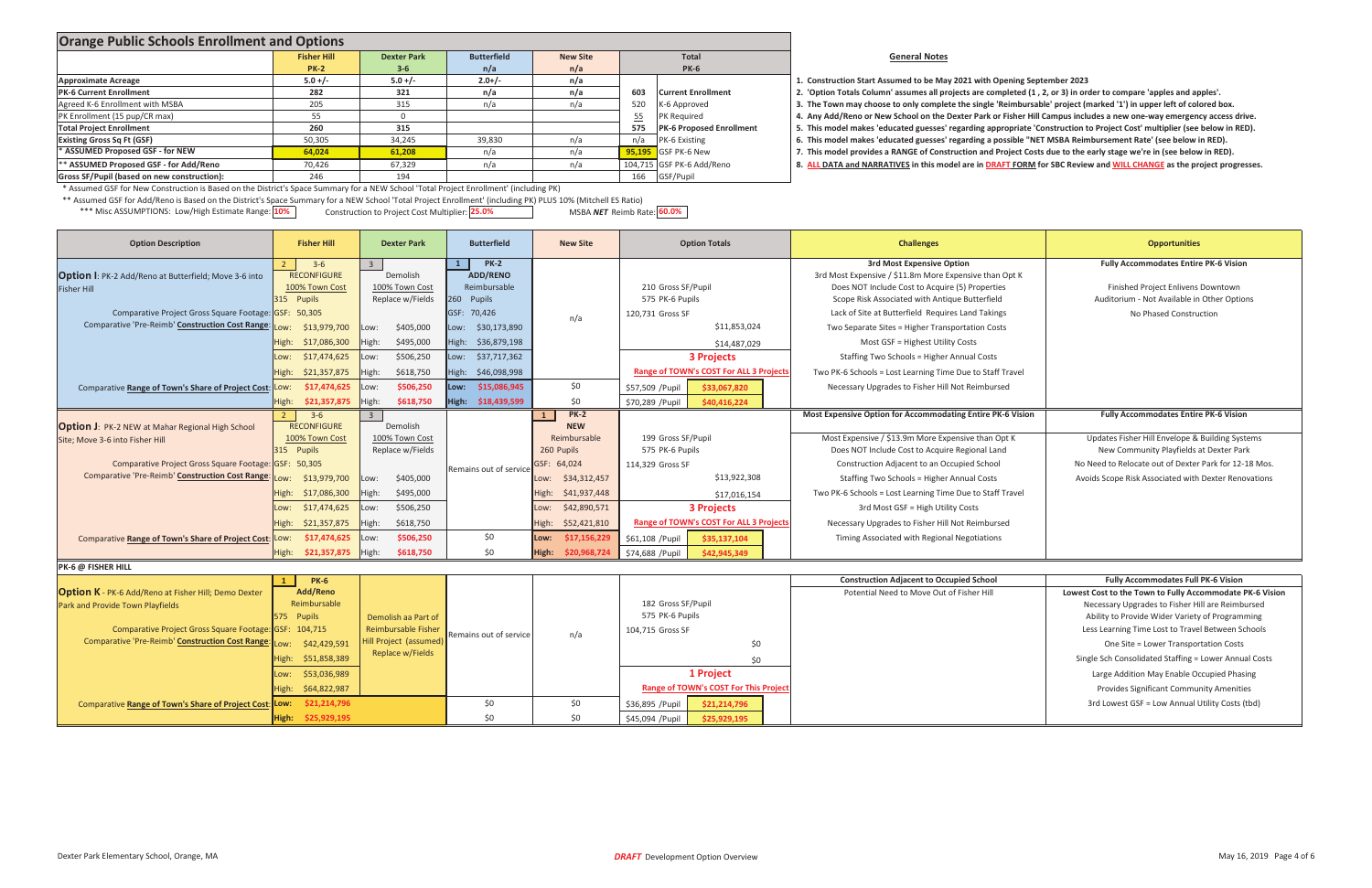| <b>Orange Public Schools Enrollment and Options</b>                                                                                                                                                                                                                                                |                         |                             |                        |                 |                                  |                                              |  |                                                                                                                                                                                                                                       |                                                       |  |
|----------------------------------------------------------------------------------------------------------------------------------------------------------------------------------------------------------------------------------------------------------------------------------------------------|-------------------------|-----------------------------|------------------------|-----------------|----------------------------------|----------------------------------------------|--|---------------------------------------------------------------------------------------------------------------------------------------------------------------------------------------------------------------------------------------|-------------------------------------------------------|--|
|                                                                                                                                                                                                                                                                                                    | <b>Fisher Hill</b>      | <b>Dexter Park</b>          | <b>Butterfield</b>     | <b>New Site</b> |                                  | <b>Total</b>                                 |  | <b>General Notes</b>                                                                                                                                                                                                                  |                                                       |  |
|                                                                                                                                                                                                                                                                                                    | <b>PK-2</b>             | $3 - 6$                     | n/a                    | n/a             |                                  | <b>PK-6</b>                                  |  |                                                                                                                                                                                                                                       |                                                       |  |
| <b>Approximate Acreage</b>                                                                                                                                                                                                                                                                         | $5.0 +/-$               | $5.0 +/-$                   | $2.0+/-$               | n/a             |                                  |                                              |  | 1. Construction Start Assumed to be May 2021 with Opening September 2023                                                                                                                                                              |                                                       |  |
| <b>PK-6 Current Enrollment</b>                                                                                                                                                                                                                                                                     | 282                     | 321                         | n/a                    | n/a             | 603                              | <b>Current Enrollment</b>                    |  | 2. 'Option Totals Column' assumes all projects are completed (1, 2, or 3) in order to compare 'apples and apples'.                                                                                                                    |                                                       |  |
| Agreed K-6 Enrollment with MSBA                                                                                                                                                                                                                                                                    | 205                     | 315                         | n/a                    | n/a             | 520                              | K-6 Approved                                 |  | 3. The Town may choose to only complete the single 'Reimbursable' project (marked '1') in upper left of colored box.                                                                                                                  |                                                       |  |
| PK Enrollment (15 pup/CR max)                                                                                                                                                                                                                                                                      | 55                      | $\overline{0}$              |                        |                 | 55                               | PK Required                                  |  | 4. Any Add/Reno or New School on the Dexter Park or Fisher Hill Campus includes a new one-way emergency access drive.                                                                                                                 |                                                       |  |
| <b>Total Project Enrollment</b>                                                                                                                                                                                                                                                                    | 260                     | 315                         |                        |                 | 575                              | <b>PK-6 Proposed Enrollment</b>              |  | 5. This model makes 'educated guesses' regarding appropriate 'Construction to Project Cost' multiplier (see below in RED).                                                                                                            |                                                       |  |
| <b>Existing Gross Sq Ft (GSF)</b>                                                                                                                                                                                                                                                                  | 50,305                  | 34,245                      | 39,830                 | n/a             | n/a                              | PK-6 Existing                                |  | 6. This model makes 'educated guesses' regarding a possible "NET MSBA Reimbursement Rate' (see below in RED).<br>7. This model provides a RANGE of Construction and Project Costs due to the early stage we're in (see below in RED). |                                                       |  |
| * ASSUMED Proposed GSF - for NEW                                                                                                                                                                                                                                                                   | 64,024                  | 61,208                      | n/a                    | n/a             | 95,195                           | GSF PK-6 New                                 |  |                                                                                                                                                                                                                                       |                                                       |  |
| ** ASSUMED Proposed GSF - for Add/Reno                                                                                                                                                                                                                                                             | 70,426                  | 67,329                      | n/a                    | n/a             | 104,715 GSF PK-6 Add/Reno        |                                              |  | 8. ALL DATA and NARRATIVES in this model are in DRAFT FORM for SBC Review and WILL CHANGE as the project progresses.                                                                                                                  |                                                       |  |
| Gross SF/Pupil (based on new construction):                                                                                                                                                                                                                                                        | 246                     | 194                         |                        |                 | 166<br>GSF/Pupil                 |                                              |  |                                                                                                                                                                                                                                       |                                                       |  |
| * Assumed GSF for New Construction is Based on the District's Space Summary for a NEW School 'Total Project Enrollment' (including PK)                                                                                                                                                             |                         |                             |                        |                 |                                  |                                              |  |                                                                                                                                                                                                                                       |                                                       |  |
| ** Assumed GSF for Add/Reno is Based on the District's Space Summary for a NEW School 'Total Project Enrollment' (including PK) PLUS 10% (Mitchell ES Ratio)<br>*** Misc ASSUMPTIONS: Low/High Estimate Range: 10%<br>Construction to Project Cost Multiplier: 25.0%<br>MSBA NET Reimb Rate: 60.0% |                         |                             |                        |                 |                                  |                                              |  |                                                                                                                                                                                                                                       |                                                       |  |
| <b>Option Description</b>                                                                                                                                                                                                                                                                          | <b>Fisher Hill</b>      | <b>Dexter Park</b>          | <b>Butterfield</b>     | <b>New Site</b> |                                  | <b>Option Totals</b>                         |  | <b>Challenges</b>                                                                                                                                                                                                                     | <b>Opportunities</b>                                  |  |
|                                                                                                                                                                                                                                                                                                    | <b>PK-6</b>             |                             |                        |                 |                                  |                                              |  | Demolishing Best School (Fisher)                                                                                                                                                                                                      | <b>Fully Accommodates Entire PK-6 Vision</b>          |  |
| <b>Option L</b> - PK-6 NEW at Fisher Hill; Demo Dexter Park                                                                                                                                                                                                                                        | <b>NEW</b>              |                             |                        |                 |                                  |                                              |  | (Essential Question - Is This Politically Doable?)                                                                                                                                                                                    |                                                       |  |
| and Provide Town Playfields                                                                                                                                                                                                                                                                        | Reimbursable            |                             |                        |                 | 166 Gross SF/Pupil               |                                              |  | \$1.5m More Expensive than Opt K                                                                                                                                                                                                      | 4th Least Expensive                                   |  |
|                                                                                                                                                                                                                                                                                                    | 575 Pupils              | Demolish aa Part of         |                        |                 | 575 PK-6 Pupils                  |                                              |  | If Fisher Hill Needs to Stay, Build New at Dexter Park                                                                                                                                                                                | Ability to Provide Wider Variety of Programming       |  |
| Comparative Project Gross Square Footage: GSF: 95,195                                                                                                                                                                                                                                              |                         | <b>Reimbursable Fisher</b>  | Remains out of service | n/a             | 95,195 Gross SF                  |                                              |  |                                                                                                                                                                                                                                       | Less Learning Time Lost to Travel Between Schools     |  |
| <b>Comparative 'Pre-Reimb' Construction Cost Range</b>                                                                                                                                                                                                                                             | \$45,410,425<br>:wo     | Hill Project (assumed)      |                        |                 |                                  | \$1,490,417                                  |  |                                                                                                                                                                                                                                       | One Site = Lower Transportation Costs                 |  |
|                                                                                                                                                                                                                                                                                                    | \$55,501,630<br>High:   | Replace w/Fields            |                        |                 |                                  | \$1,821,620                                  |  |                                                                                                                                                                                                                                       | Single Sch Consolidated Staffing = Lower Annual Costs |  |
|                                                                                                                                                                                                                                                                                                    | \$56,763,031<br>Low:    |                             |                        |                 |                                  | 1 Project                                    |  |                                                                                                                                                                                                                                       | 2nd Lowest GSF = Low Annual Utility Costs (tbd)       |  |
|                                                                                                                                                                                                                                                                                                    | High:<br>\$69,377,038   |                             |                        |                 |                                  | <b>Range of TOWN's COST For This Projec</b>  |  |                                                                                                                                                                                                                                       |                                                       |  |
|                                                                                                                                                                                                                                                                                                    |                         |                             |                        |                 |                                  |                                              |  |                                                                                                                                                                                                                                       |                                                       |  |
| Comparative Range of Town's Share of Project Cost: Low:                                                                                                                                                                                                                                            | \$22,705,212            |                             | \$0                    | \$0             | \$39,487 / Pupil<br>\$22,705,212 |                                              |  |                                                                                                                                                                                                                                       | <b>Provides Significant Community Amenities</b>       |  |
|                                                                                                                                                                                                                                                                                                    | High:<br>\$27,750,815   |                             | \$0                    | \$0             | \$48,262 / Pupil<br>\$27,750,815 |                                              |  |                                                                                                                                                                                                                                       |                                                       |  |
| PK-6 @ DEXTER PARK                                                                                                                                                                                                                                                                                 |                         |                             |                        |                 |                                  |                                              |  |                                                                                                                                                                                                                                       |                                                       |  |
|                                                                                                                                                                                                                                                                                                    |                         | <b>PK-6</b>                 |                        |                 |                                  |                                              |  | <b>Taking Best School (Fisher) Out of Service</b>                                                                                                                                                                                     | <b>Fully Accommodates Entire PK-6 Vision</b>          |  |
| <b>Option M</b> - PK-6 Add/Reno at Dexter Park; Take Fisher                                                                                                                                                                                                                                        | Place Out of Service at | Add/Reno                    |                        |                 |                                  |                                              |  | (Essential Question - Is There Another Town Use for Fisher?)                                                                                                                                                                          |                                                       |  |
| <b>Hill Out of Service</b>                                                                                                                                                                                                                                                                         | 100% Town Cost          | Reimbursable                |                        |                 | 182 Gross SF/Pupil               |                                              |  | \$1.3m More Expensive than Opt K                                                                                                                                                                                                      | 3rd Least Expensive                                   |  |
|                                                                                                                                                                                                                                                                                                    |                         | 575 Pupils                  |                        |                 | 575 PK-6 Pupils                  |                                              |  | No New Playfields - Two Bldgs Remain on Site                                                                                                                                                                                          | Single Sch Consolidated Staffing = Lower Annual Costs |  |
| Comparative Project Gross Square Footage:                                                                                                                                                                                                                                                          |                         | GSF: 104,715                | Remains Out of         | n/a             | 104,715 Gross SF                 |                                              |  |                                                                                                                                                                                                                                       | 3rd Lowest GSF = Low Annual Utility Costs (tbd)       |  |
| Comparative 'Pre-Reimb' Construction Cost Range                                                                                                                                                                                                                                                    | \$0<br>Low:             | \$45,145,791<br>Low:        | Service                |                 |                                  | \$1,358,100                                  |  |                                                                                                                                                                                                                                       | One Site = Lower Transportation Costs                 |  |
|                                                                                                                                                                                                                                                                                                    | \$0<br>High:            | High:<br>\$55,178,189       |                        |                 |                                  | \$1,659,900                                  |  |                                                                                                                                                                                                                                       | Less Learning Time Lost to Travel Between Schools     |  |
|                                                                                                                                                                                                                                                                                                    | \$0\$<br>Low:           | Low: \$56,432,239           |                        |                 |                                  | 1 Project                                    |  |                                                                                                                                                                                                                                       |                                                       |  |
|                                                                                                                                                                                                                                                                                                    |                         |                             |                        |                 |                                  |                                              |  |                                                                                                                                                                                                                                       |                                                       |  |
|                                                                                                                                                                                                                                                                                                    | High:<br>\$0            | High:<br>\$68,972,737       |                        |                 |                                  | <b>Range of TOWN's COST For This Project</b> |  |                                                                                                                                                                                                                                       |                                                       |  |
| Comparative Range of Town's Share of Project Cost: Low:                                                                                                                                                                                                                                            | \$0                     | \$22,572,896<br>Low:        | \$0\$                  | \$0             | \$39,257 / Pupil                 | \$22,572,896                                 |  |                                                                                                                                                                                                                                       | Ability to Provide Wider Variety of Programming       |  |
|                                                                                                                                                                                                                                                                                                    | \$0<br>High:            | High:<br>\$27,589,095       | \$0                    | \$0             | \$47,981 / Pupil                 | \$27,589,095                                 |  |                                                                                                                                                                                                                                       | <b>Provides Significant Community Amenities</b>       |  |
|                                                                                                                                                                                                                                                                                                    |                         | <b>PK-6</b><br>$\mathbf{1}$ |                        |                 |                                  |                                              |  | <b>Taking Best School (Fisher) Out of Service</b>                                                                                                                                                                                     | <b>Fully Accommodates Entire PK-6 Vision</b>          |  |
| <b>Option N</b> - PK-6 NEW at Dexter Park; Take Fisher Hill                                                                                                                                                                                                                                        | Place Out of Service at | <b>NEW</b>                  |                        |                 |                                  |                                              |  | (Essential Question - Is There Another Town Use for Fisher?)                                                                                                                                                                          |                                                       |  |
| <b>Out of Service</b>                                                                                                                                                                                                                                                                              | 100% Town Cost          | Reimbursable                |                        |                 | 166 Gross SF/Pupil               |                                              |  | \$2.1m More Expensive than Opt K                                                                                                                                                                                                      | <b>Fully Accommodates Entire PK-6 Vision</b>          |  |
|                                                                                                                                                                                                                                                                                                    |                         | 575 Pupils                  |                        |                 | 575 PK-6 Pupils                  |                                              |  | No New Playfields - Two Bldgs Remain on Site                                                                                                                                                                                          | 5th Lowest Cost Option                                |  |
| Comparative Project Gross Square Footage:                                                                                                                                                                                                                                                          |                         | GSF: 95,195                 | Remains Out of         | n/a             | 95,195 Gross SF                  |                                              |  |                                                                                                                                                                                                                                       | Single Sch Consolidated Staffing = Lower Annual Costs |  |
| Comparative 'Pre-Reimb' Construction Cost Range: Low:                                                                                                                                                                                                                                              | \$0                     | Low: \$46,733,186           | Service                |                 |                                  | \$2,151,797                                  |  |                                                                                                                                                                                                                                       | 2nd Lowest GSF = Low Annual Utility Costs (tbd)       |  |
|                                                                                                                                                                                                                                                                                                    | \$0<br>High:            | High: \$57,118,338          |                        |                 |                                  | \$2,629,974                                  |  |                                                                                                                                                                                                                                       | One Site = Lower Transportation Costs                 |  |
|                                                                                                                                                                                                                                                                                                    | \$0<br>Low:             | Low: \$58,416,482           |                        |                 |                                  | 1 Project                                    |  |                                                                                                                                                                                                                                       |                                                       |  |
|                                                                                                                                                                                                                                                                                                    |                         |                             |                        |                 |                                  | Range of TOWN's COST For This Project        |  |                                                                                                                                                                                                                                       |                                                       |  |
|                                                                                                                                                                                                                                                                                                    | \$0<br>High:            | High: \$71,397,923          |                        |                 |                                  |                                              |  |                                                                                                                                                                                                                                       |                                                       |  |
| Comparative Range of Town's Share of Project Cost: LOW:                                                                                                                                                                                                                                            | \$0                     | \$23,366,593<br>Low:        | \$0                    | \$0             | \$40,638 / Pupil                 | \$23,366,593                                 |  |                                                                                                                                                                                                                                       |                                                       |  |
|                                                                                                                                                                                                                                                                                                    | \$0<br>High:            | High: \$28,559,169          | \$0                    | \$0             | \$49,668 / Pupil                 | \$28,559,169                                 |  |                                                                                                                                                                                                                                       |                                                       |  |